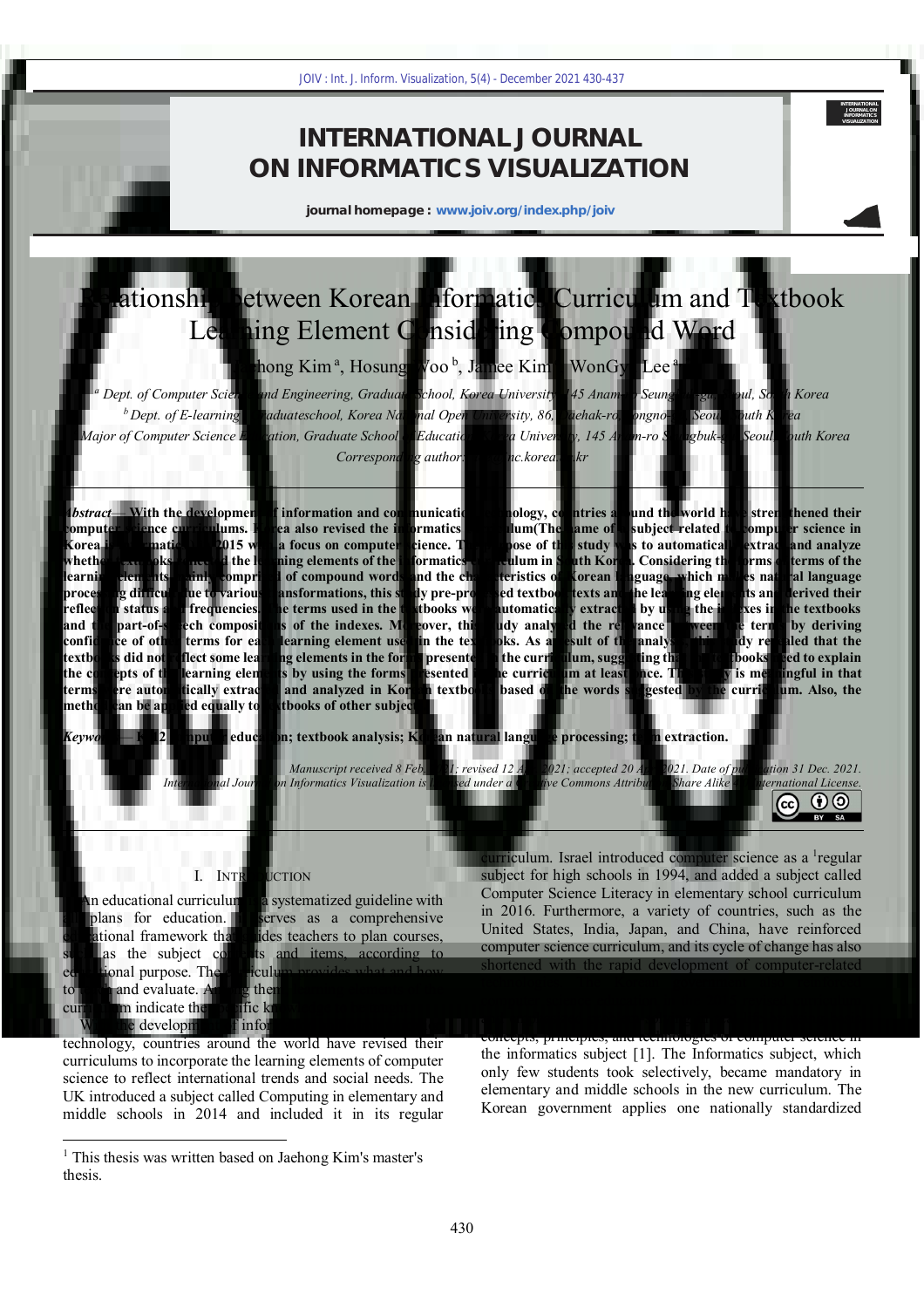curriculum to all schools. In other words, the revision of the informatics curriculum made it essential for all Korean students to learn computer science [2]. In addition, the Korean government announced a new curriculum revision in 2022 and is developing AI-related subjects [3],[4]. Therefore, it is expected that the informatics curriculum including artificial intelligence is emphasized once again.

Although the Korea government operates the nationally standardized curriculum, the textbook accreditation system allows multiple textbooks. Private companies can author, develop, and publish textbooks, and schools can use textbooks that have gone through the accreditation system. Textbook developers can publish textbooks using their own interpretations as long as the textbooks include the contents presented in the curriculum. Therefore, there are currently 17 informatics textbooks for middle schools and 9 for high schools in Korea, and each school can freely select one of these textbooks for education.

Although the core contents of different textbooks are the same, the expression, terminology, and volume of the contents may vary. In this regard, the current study aimed to examine whether Korean high school textbooks reflect the learning elements of the curriculum, to extract which terms other than the learning elements are used in the textbooks, and to analyze their relevance to the learning elements.

Textbook content analysis studies have mainly used the content analysis method in which researcher read and analyze the contents of the textbooks firsthand. It has the advantage of being able to analyze both the manifest and latent contents of the research subjects in the textbook contents. For example, a study analyzed codes in computer science textbooks and teaching characteristics of teachers, finding that the code style of the textbooks influenced the teachers [5][6].

 Romey analysis method analyzes the exploratory tendencies of materials in textbooks. It examines whether the elements of the textbooks are described to inspire students' intellectual curiosity. While the content analysis method and Romey analysis method can analyze all contents of the textbooks, the two methods both require researchers to read and analyze data firsthand, which takes a lot of time. Also, the researchers have to use their own discretion to quantify and classify the data, which may decrease objectivity [7].

The data mining method has also been conducted for the analysis of educational materials. It has the strengths of being able to quantitatively and automatically process unstructured data such as textbooks, and to exclude the subjectivity of researchers from the research process. Related studies analyzed whether the US and UK curriculums were applied to its actual operation [8] or textbooks [9] by using the topic modeling technique. A study on the AI curriculum in India analyzed the progress of discussions on the AI education by using the topic modeling technique of the AI education symposium in the United States [10]. A study in Korea alayzed the relevance of Korean information textbooks by using the frequency analysis and word-to-word association analysis techniques.

Research on information science, information systems, and technology management is being actively conducted using text mining[11].Text mining, which processes information in a quantified and automated way, can maintain objectivity and takes less time. However, it requires researchers' interpretations of the results. Also, the type of natural language has a great influence on its performance. Due to the complex structure of Korean language and its versatile word transformations, it is difficult to classify Korean language by using text mining and natural language processing.

# II. MATERIAL AND METHOD

| <b>TABLEI</b><br>LEARNING ELEMENTS OF KOREAN HIGH SCHOOL INFORMATICS CURRICULUM |                                                                                                                                                                                                                                            |                                                                                                                                                                                                                                       |                                                                                                                                                                                                                                                                          |  |  |  |  |  |
|---------------------------------------------------------------------------------|--------------------------------------------------------------------------------------------------------------------------------------------------------------------------------------------------------------------------------------------|---------------------------------------------------------------------------------------------------------------------------------------------------------------------------------------------------------------------------------------|--------------------------------------------------------------------------------------------------------------------------------------------------------------------------------------------------------------------------------------------------------------------------|--|--|--|--|--|
| Area                                                                            | <b>Learning Elements</b>                                                                                                                                                                                                                   |                                                                                                                                                                                                                                       |                                                                                                                                                                                                                                                                          |  |  |  |  |  |
| Information<br>Culture                                                          | • information science<br>information occupation<br>group<br>software copyright<br>$\bullet$                                                                                                                                                | • information sharing<br>inforamtion security<br>cyber ethics                                                                                                                                                                         | Information protection system and<br>$\bullet$<br>method ( $\rightarrow$ information protection<br>system, information protection<br>method),                                                                                                                            |  |  |  |  |  |
| Data and<br>Information<br>problem-<br>solving and<br>programming               | encoding<br>big data<br>٠<br>problem analysis<br>current state<br>target state<br>core element extraction<br>problem decomposition<br>modiling<br>٠<br>sequential structure<br>٠<br>selection structure<br>٠<br><i>iterative</i> structure | data collection<br>data analysis<br>algorithm effciency<br>text-based programming<br>environment<br>variable<br>$\bullet$<br>data type<br>arithmetic operation<br>comparison operation<br>logical opearation<br>standard input/output | information visualization<br>database<br>file input/ouput<br>input/ouput design<br>overlapping control structure<br>one-dimension and two-dimension<br>arrays ( $\rightarrow$ one-dimension array and<br>two-dimension arrays),<br>function<br>٠<br>software development |  |  |  |  |  |
| Computing<br>System                                                             | operation system role<br>٠<br>resource management                                                                                                                                                                                          | Wired/wireless network<br>$(\rightarrow$ wired network, wireless<br>network)<br>IP adress                                                                                                                                             | physical computing system design and<br>implementation ( $\rightarrow$ physical<br>computing system design, physical<br>computing system implementation)                                                                                                                 |  |  |  |  |  |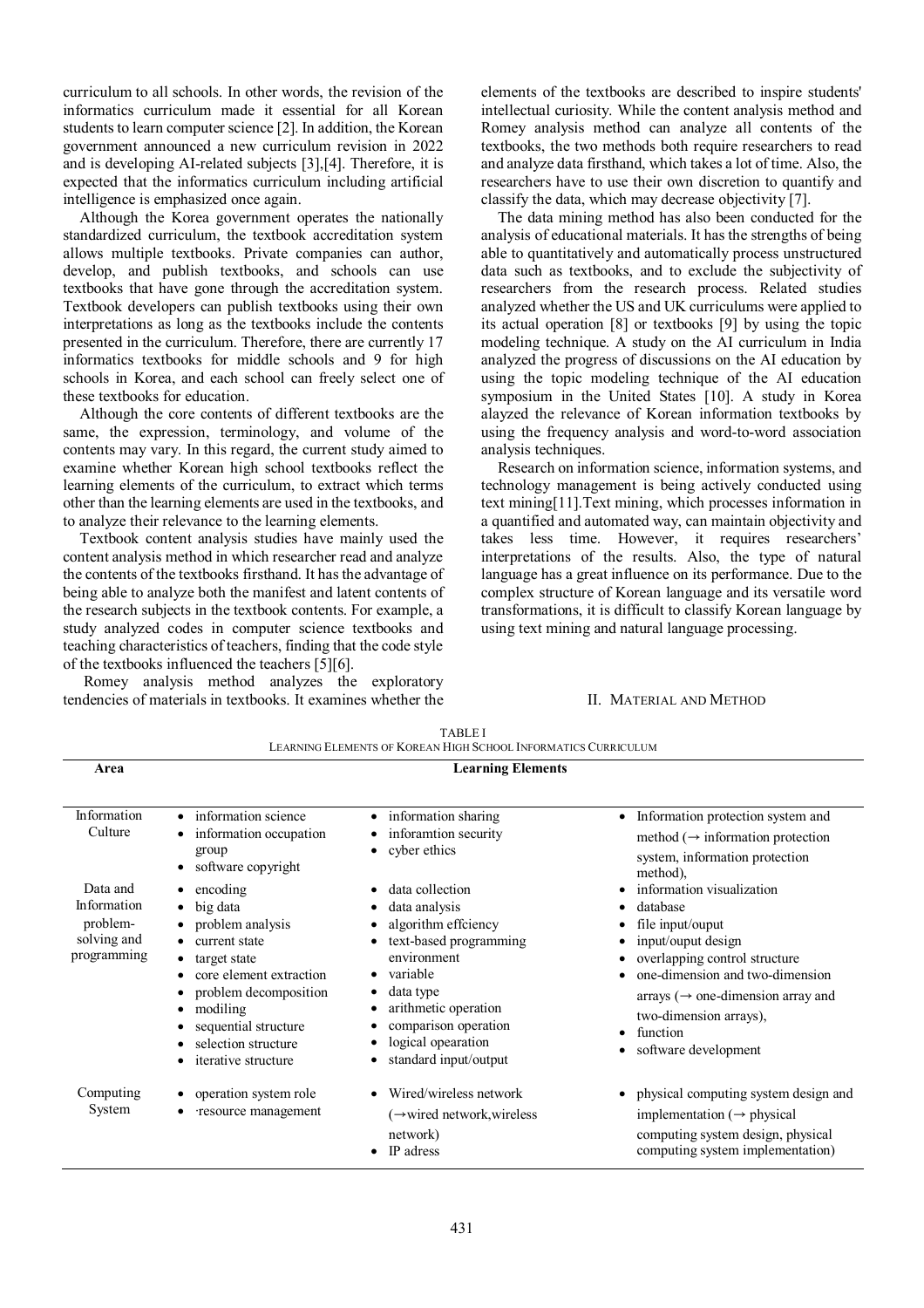The current study used text mining in order to maintain objectivity and automatically analyze the contents of rapidly changing informatics textbooks.

The research subjects included the learning elements of high school information curriculum and 4 informatics textbooks. There were 41 learning elements in 4 domains in the curriculum, as shown in Table 1. For automatic extraction and analysis based on the learning elements, the following pre-processing was performed.

# *A. Pre-processing of the learning elements and textbook texts*

For the automatic processing of the learning elements and textbooks, two types of pre-processing were needed. The first was to separate two learning elements if they were presented together in the curriculum. For example, 'one-dimensional and two-dimensional arrays' in the domain of problemsolving and programming were divided into 'one-dimensional array' and 'two-dimensional array'. Since a total of 4 learning elements were subject to this type of pre-rocessing, the number of the learning elements for the analysis of this study was 45. In Korean language, affixes are attached to stems of agglutinating words to form words, and their meaning and grammatical function can greatly vary and determined according to the context [12][13]. Furthermore, unlike English, Korean words divided into sub-words may not use spaces and be composed of several morphemes [13][14]. Such characteristics complicate the law of spacing and notation in Korean. In particular, computer science terms that frequenly use foreign and technical words are often compound words including spaces. For example, the term 'big data' in the domain of data and information was presented with a space in the majority of the textbooks analyzed in this study, whereas

| <b>TABLE II</b>                                       |  |
|-------------------------------------------------------|--|
| NUMBER OF TEXTBOOKS NOT REFLECTED BY LEARNING ELEMENT |  |

| Area                    | <b>Learning Elements</b>                    | Number of<br>textbooks not<br>reflected |
|-------------------------|---------------------------------------------|-----------------------------------------|
| Information<br>Culture  | information science<br>occupation group     | 4                                       |
|                         | information security system                 | 2                                       |
|                         | information protection<br>method.           | 4                                       |
| Data and<br>Information | encoding                                    | $\mathfrak{D}$                          |
|                         | Information visualization                   | $\overline{c}$                          |
| problem-<br>solving and | text-based programming<br>environment       | 4                                       |
| programming             | input/ouput design                          | 4                                       |
|                         | algorithm effciency                         | 3                                       |
|                         | overlapping control structure               | $\overline{c}$                          |
|                         | Software development                        | $\overline{c}$                          |
| Computing               | Operating system role                       | 4                                       |
| System                  | physical computing system<br>design,        | 4                                       |
|                         | physical computing system<br>implementation | 3                                       |
|                         | wired network                               | 1                                       |

one textbook used the term 'bigdata' without a space. Since it is not that a textbook using the different law of spacing does not reflect the contents presented in the curriculum, this study

 deleted all the spacing of the learning elements and texts in the textbooks.

Among the 45 learning elements, 30 learning elements had spaces. Table 2 shows whether the learning elements used the form presented in the curriculum (excluding space notation). Among the 45 learning elements, 13 learning elements were never mentioned in more than one textbook. By domain, 3 were in the domain of information culture (38%), 2 were in the domain of data and information (33%), 5 were in the domain of problem-solving and programming (21%), and 4 were in the domain of computing systems (57%). The domain with the highest non-reflection rate was computing system, and all of the two learning elements related to physical computing that was newly added to the curriculum were not reflected in the textbooks, indicating that the terms used in the textbooks were not coherent.

# *B. Reflection status of the learning elements considering compound word forms*

In general, word frequency or search is based on a single word consisting of one morpheme, not a compound word. However, in order to consider the characteristics of the learning elements with many compound words, this study used the following two criteria.

- Calculating the frequency of reflecting the learning elements at the sentence level.
- Searching compound words by separating them based on spaces, and including them into frequency if all of.

Applying the above two criteria to the analysis could identify whether the learning element semantically reflected the compound words even without their literal forms.

For instance, the learning element of 'operating system role' was difficult to be applied directly to sentences. On the other hand, "Operating system is software that have a role as an intermediary between a computer's hardware and a user so that it efficiently operates and manages the resources of the computing system and enables the user to conveniently use the computer."

Although this sentence describing the role of the operating system directly reflected the learning element of "operating system role", it was hard to calculate the frequency of whether this was a sentence reflecting the learning element due to the separate usage of each word. Nevertheless, the application of the above two criteria allowed the examination of whether the words 'operating', 'system', and 'role' all existed in this sentence, and the frequency calculation of the compound words. Therefore, it enabled the examination of whether the not-reflected learning elements in Table 2 were reflected in a space-separated state.

# *C. Extraction of terms other than the learning elements in textbooks*

Among the words in the index term group, the study extracted the part-of-speech compositions of the compound words. In order to analyze the part-of-speech compositions of Korean, the study classified the part-of-speech by using the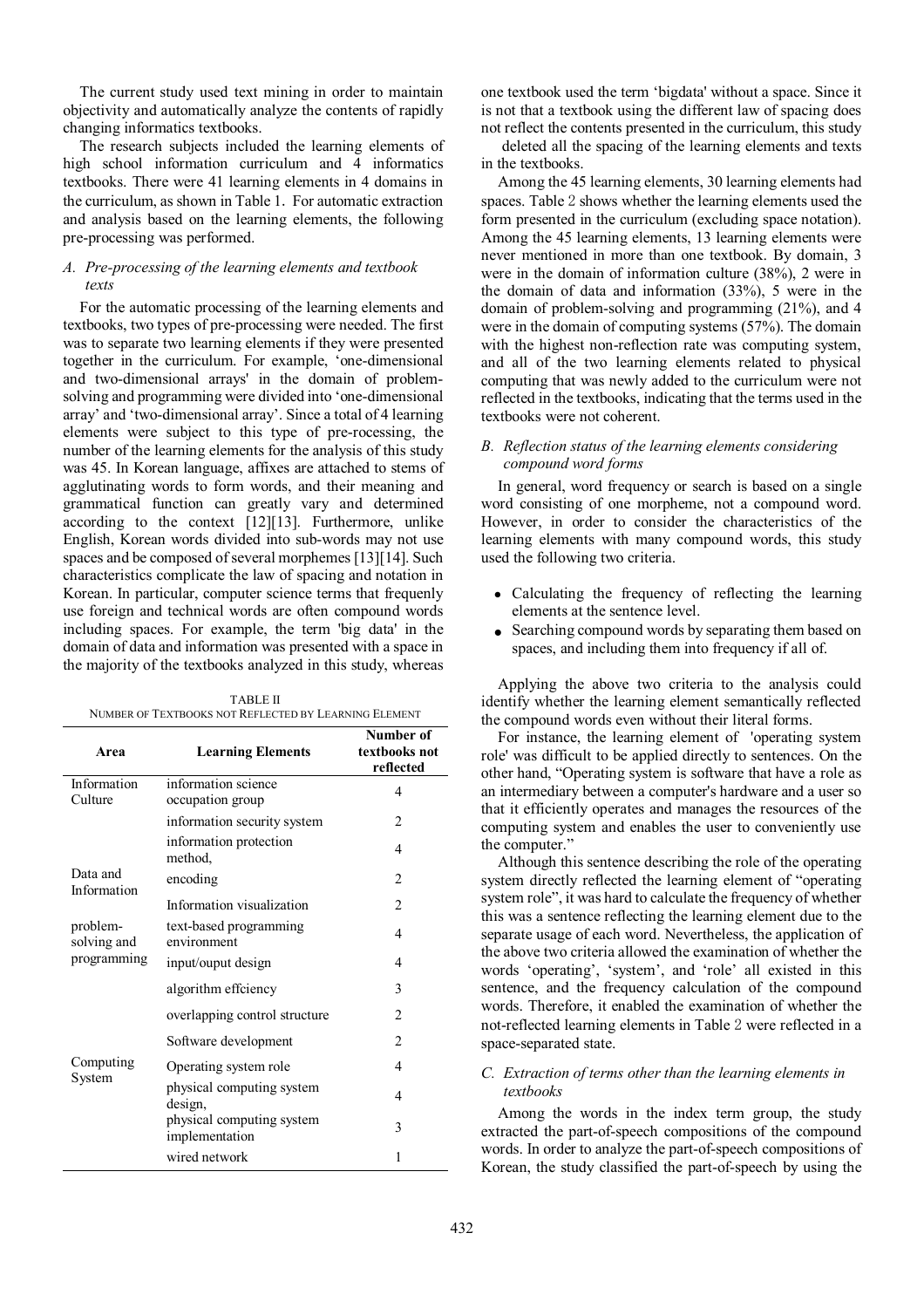pos function of the Okt model of the Korean natural language processing package called Konlpy.

Using the Okt model, the part-of-speech compositions of the index terms in the form of compound words were extracted. Then, word combinations with the extracted partof-speech compositions were extracted. As data accumulates on wikipedia, various studies using the data are being conducted[15],[16],[17]. In this study, it was used to determine whether the text extracted through wikiapi is an existing term.After examining whether there was a Wikipedia page for the extracted word combination using wikiapi, the corresponding terms were extracted. Table 3 shows the partof-speech compositions extracted from the indexes and their terms, which includes 235 terms of a total of 4 part-of-speechs. Thus, the four textbooks included 45 learning elements for

textbook analysis, 400 index terms, and 235 extracted terms.

#### *Relationship between the learning elements and other*

In order to analyze the relationship between the terms extracted in the previous process and the learning elements, confidence of the association rule analysis was used. confidence refers to the probability that a specific term appears when another keyword appears[18]. The formula is (1).

$$
confidence(A \rightarrow B) = \frac{P(A,B)}{P(A)}
$$
 (1)

 $P(A)$  = A probability of the word A appearing in a sentence  $P(A, b)$  = A probability of the words A and B appearing simultaneously in a sentence

The difference between confidence and the frequency of simultaneous occurrence of two words is its direction. Since it calculates the probability of occurrence of the keyword B when the keyword A appears in the sentence, the frequency of occurrence of the keyword B in case of the not-appearance of the keyword A does not affect the confidence. To analyze the relationship between terms used together based on the learning elements, its confidence was calculated by applying the keyword A as the learning element.

#### III. RESULTS AND DISCUSSION

In order to identify whether the 4 textbooks followng the information curriculum of Korean high schools reflected its learning elements, the current study considered the characteristics of the learning elements in the compound word forms

# *A. Reflection Status of the learning elements considering the compound word forms*

When removing only the spaces of the texts and learning elements of the textbooks to examine the reflection status, it was found that 14 out of the 45 learning elements were not reflected in the textbooks. Since Korean uses various propositions and suffixes, it is difficult to search for compound words. To address this difficulty, the current study segmented compound words based on spacing and analyzed whether the segmented elements were included in the sentence unit. Table 4 presents the results. When examining the refelction status in consideration of the compound word forms, 8 learning elements, out of the 14 learning elements with any unreflected textbook, were reflected in all textbooks. 4 of the 6 learning elements (information science occupation

| the part-of-speech<br>composition<br>in the index | The number of<br>terms in the<br>indexes | Terms extracted from the textbooks using the part-of-speech<br>compositions                                                                 | Number of<br>extraction<br>terms |
|---------------------------------------------------|------------------------------------------|---------------------------------------------------------------------------------------------------------------------------------------------|----------------------------------|
| Noun $+$ Noun                                     | 140                                      | vector image, file format, background music, output device,<br>storage device, hard disk, Google spreadsheet., etc                          | 188                              |
| Noun $+$ Noun $+$ Noun                            | 32                                       | autonomous driving vehicle, Macintosh operating system, e-<br>mail address, etc.                                                            | 40                               |
| Noun $+$ affix                                    | 8                                        |                                                                                                                                             | 0                                |
| Noun + $affix + Noun$                             | 5                                        |                                                                                                                                             | 0                                |
| Noun $+$ Noun $+$ Noun $+$ Noun                   | 5                                        | distributed denial of service, Point of sale information<br>management, spring summer autumn winter, crime prevention<br>environment design | 4                                |
| Alphabet $+$ Noun                                 | 4                                        |                                                                                                                                             | $\Omega$                         |
| $Number + Noun + Noun + Noun$                     | 4                                        |                                                                                                                                             | $\Omega$                         |
| Noun $+$ Position $+$ Noun                        | 3                                        |                                                                                                                                             | $\Omega$                         |
| Noun+Postposition                                 | 3                                        |                                                                                                                                             | $\Omega$                         |
| Number + Noun + Noun                              | 2                                        |                                                                                                                                             | $\Omega$                         |
| Noun + position + Noun + Noun                     | $\overline{2}$                           |                                                                                                                                             | $\Omega$                         |
| Modifier+ Noun                                    | 2                                        |                                                                                                                                             | $\Omega$                         |
| Noun $+$ Noun $+$ position                        | 2                                        |                                                                                                                                             | $\Omega$                         |
| Noun $+$ Noun $+$ affix                           | $\overline{c}$                           |                                                                                                                                             | $\Omega$                         |
| Noun $+$ Verb                                     | $\overline{2}$                           | Doxing, file reading, sit-ups<br>total                                                                                                      | 3<br>235                         |

TABLE Ⅲ PART-OF-SPEECH COMPOSITIONS OF COMPOUND WORDS IN INDEXES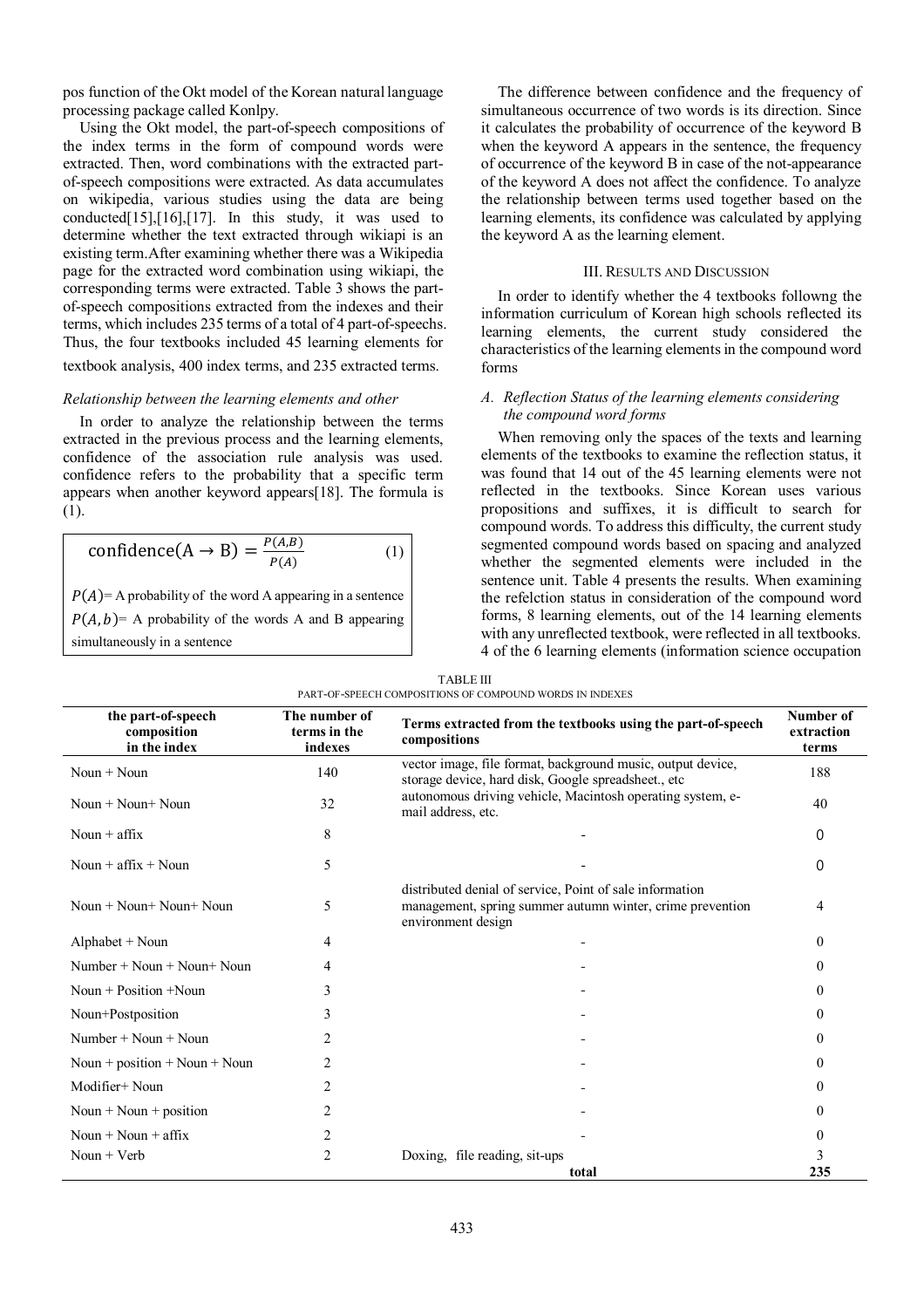group, input/output design, physical computing system design, and physical computing system implementation) that still had unreflected textbooks reduced the number of those textbooks.

The learning elements with the non-reflecting textbooks in spite of the consideration of the compound word forms included information science occupation group, coding, input/output design, physical computing system design, and physical computing system implementation. As a result of analysis of the non-reflecting textbooks directly, the words, 'information science occupation' and 'information science occupations', did not use affixes or used different affixes. The word "coding" of the data and information fields was not mentioned in the two textbooks, and was instead expressed as "encoding" that imported the pronunciation of a foreign language.

The term 'input/output design' in the domain of problemsolving and programming was reflected in the three textbooks not in a direct way but in a indirect way as the conceptual explanation and practice of file input/output or standard input/output. One textbook expressed 'superimposed control structure' only as 'superimposed selection structure' and 'superimposed conditional statement', respectively.

The domain of computing system was mainly used by subtracting the term "system" from the "physical computing system". In addition, sentences using various synonyms such as 'composition' instead of 'design' and'composition' instead of 'implementation' were found.

In other words, all of the four textbooks mentioned the learning elements suggested by the curriculum in terms of contents, however, some textbooks did not reflect them in a presented form.

### *B. Relationship between the learning elements and terms*

In order to analyze what contents were used in the textbooks along with the learning elements, the current study collected and analyzed 4 textbooks by domain. Based on the collected text sentences, the learning elements and confidence using the the learning elements and confidence and extracted terms were examined. Table 5 shows each learning element in the domain of information culture and the top 7 terms with high confidence.

The red cells in Table 5 indicate the learning elements within the same domain. The terms highly relevant to the learning element were mainly the learning elements in the same domain. The top 7 terms made it possible to guess what contents each learning element contained in the textbooks. For instance, it was assumed that the "information science occupation goups" would include the introduction and exploration of information science occupations related to information society or information science technology.

The examples of information science occupations included security experts at the end. The lower rankings had various occupations, such as virtual reality experts, network experts, robotics, web designers, and programmers. Because each textbook had different occupations to be explained or illustrated, they were assumed to be in the lower order. Even in terms of the 'information protection method', although not shown in this table, information patent law, GPL, vaccine program, firewall, and secure password were placed with lower confidence.

 Table 6 shows the top 7 confidence terms in the domain of computing system. The yellow cells represent the learning elements in the same domain; the table showed that the relevance between the learning elements in the same domain was lower than the domain of information culture. In particular, the learning elements used crossly between the learning elements of different sub-domains were absent. This was perhaps because the physical computing sub-domain newly added to the current curriculum had fewer pages and learning elements than other domains, and had weak relevnce with other domains. The sub-learning elements related to physical computing included Entry and Arduino, the programming environments using physical computing. As the textbooks with higher confidence could recognize the theoretical contents that deal with the same contents in common, such as the domain of information culture, the textbook with lower confidence confirmed explanatory examples or details of the relevant learning elements.

TABLE Ⅳ THE NUMBER OF NON-REFLECTING TEXTBOOKS CONSIDERING THE COMPOUND WORD FORMS OF THE LEARNING ELEMENTS

|                            |                                                | <b>Number of textbooks</b><br>not reflected |                                      |  |  |
|----------------------------|------------------------------------------------|---------------------------------------------|--------------------------------------|--|--|
| Area                       | <b>Learning Element</b>                        | Remove<br>whitespace                        | Segmentat<br>ing<br><b>Searching</b> |  |  |
|                            | information science<br>occupation group        | 4                                           | $\overline{2}$                       |  |  |
| Informat<br>ion<br>Culture | information security<br>system                 | 2                                           | 0                                    |  |  |
|                            | information<br>protection method,              | 4                                           | 0                                    |  |  |
| Data and<br>Informat       | encoding                                       | 2                                           | $\overline{2}$                       |  |  |
| ion                        | Information<br>visualization                   | 2                                           | $\theta$                             |  |  |
|                            | text-based<br>programming<br>environment       | 4                                           | $\theta$                             |  |  |
| problem<br>-solving        | input/ouput design                             | 4                                           | <u>3</u>                             |  |  |
| and<br>program             | algorithm effciency                            | 3                                           | 0                                    |  |  |
| ming                       | overlapping control<br>structure               | $\overline{2}$                              | 2                                    |  |  |
|                            | Software<br>development                        | 2                                           | $\mathbf{0}$                         |  |  |
|                            | operating system role                          | 4                                           | $\theta$                             |  |  |
| Computi                    | physical computing<br>system design,           | 4                                           | <u>3</u>                             |  |  |
| ng<br>System               | physical computing<br>system<br>implementation | 3                                           | 1                                    |  |  |
|                            | wired network                                  | 1                                           | 0                                    |  |  |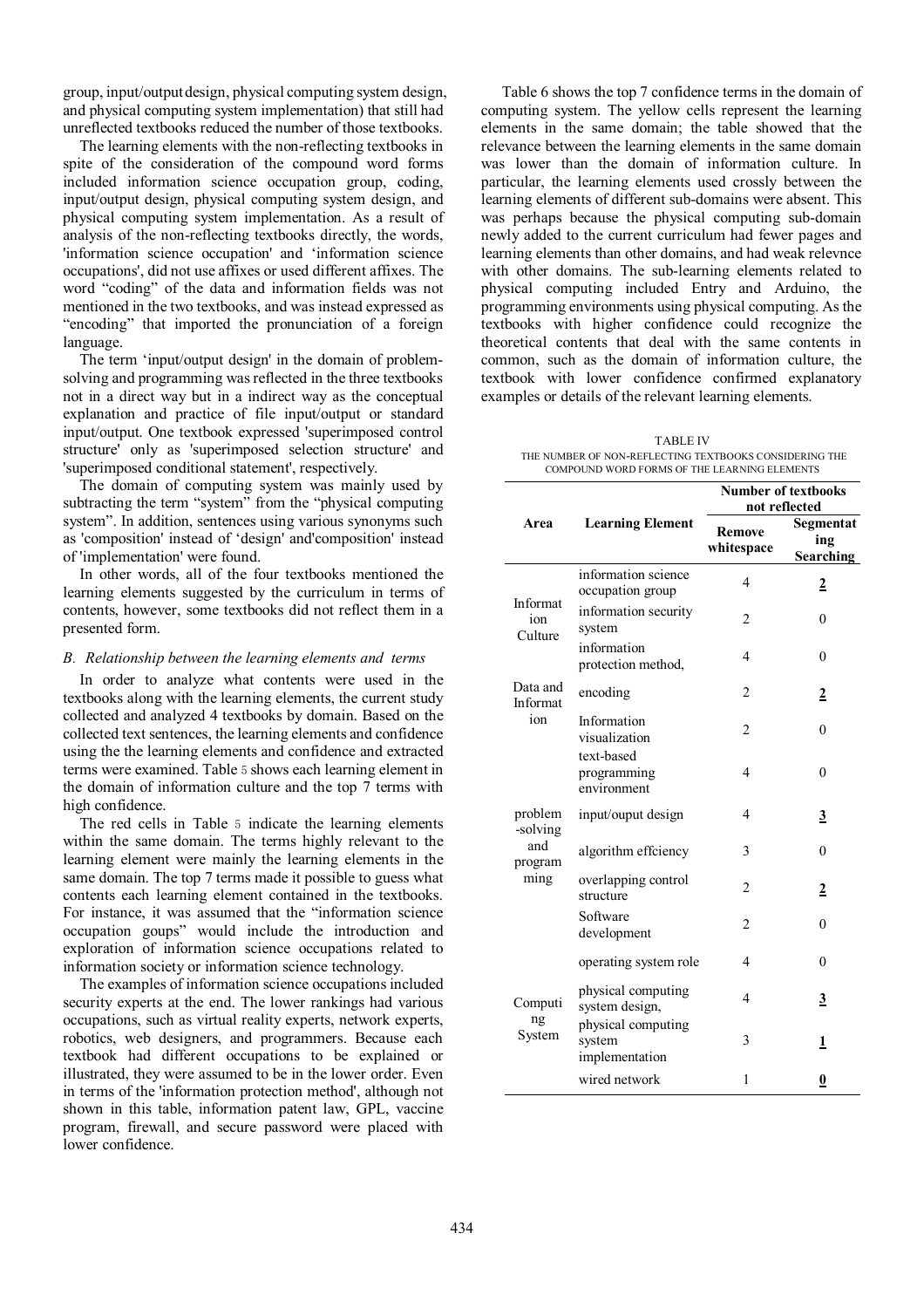|                        | TOP 7 CONFIDENCE TERMS IN INFORMATION CULTURE AREA |                                               |                                      |                                                     |                                                          |                                                |                                                     |                                      |                                    |
|------------------------|----------------------------------------------------|-----------------------------------------------|--------------------------------------|-----------------------------------------------------|----------------------------------------------------------|------------------------------------------------|-----------------------------------------------------|--------------------------------------|------------------------------------|
| Area                   | <b>Detail</b><br>Area                              | Learning<br>elements                          | Top 7 confidence terms (confidence)  |                                                     |                                                          |                                                |                                                     |                                      |                                    |
| Information<br>Culture | Information<br>society                             | information<br>science                        | Science and<br>technology<br>(0.083) | information<br>science and<br>technology<br>(0.081) | information<br>science<br>occupation<br>group<br>(0.072) | Information<br>society<br>(0.052)              | Software<br>(0.032)                                 | problem<br>(0.024)                   | exploration<br>(0.019)             |
|                        |                                                    | information<br>science<br>occupation<br>group | information<br>science<br>(0.192)    | Information<br>society<br>(0.056)                   | Science and<br>technology<br>(0.044)                     | Software<br>(0.044)                            | information<br>science and<br>technology<br>(0.041) | exploration<br>(0.033)               | security<br>expert<br>(0.021)      |
|                        | Information<br>Ethics                              | Information<br>protection<br>system           | information<br>protection<br>(0.098) | Information<br>sharing<br>(0.082)                   | copyright<br>(0.06)                                      | Cyber ehtic<br>(0.049)                         | information<br>protection<br>method,<br>(0.044)     | software<br>copyright<br>(0.044)     | Software<br>(0.044)                |
|                        |                                                    | information<br>protection<br>method,          | Information<br>sharing<br>(0.08)     | information<br>protection<br>(0.069)                | copyright<br>(0.048)                                     | Information<br>protection<br>system<br>(0.043) | Software<br>(0.037)                                 | software<br>copyright<br>(0.032)     | information<br>security<br>(0.027) |
|                        |                                                    | Information<br>sharing                        | information<br>protection<br>(0.052) | personal<br>information<br>(0.035)                  | data<br>(0.035)                                          | problem<br>(0.03)                              | network<br>(0.024)                                  | copyright<br>(0.023)                 | information<br>science<br>(0.02)   |
|                        |                                                    | information<br>security                       | information<br>protection<br>(0.045) | Software<br>(0.034)                                 | program<br>(0.028)                                       | Information<br>sharing<br>(0.028)              | information<br>science<br>(0.025)                   | copyright<br>(0.025)                 | security<br>expert<br>(0.023)      |
|                        |                                                    | software<br>copyright                         | copyright<br>(0.215)                 | Software<br>(0.215)                                 | program<br>(0.034)                                       | license<br>(0.029)                             | copyright<br>law<br>(0.027)                         | copyright<br>infringement<br>(0.022) | Open source<br>(0.022)             |
|                        |                                                    | Cyber ehtic                                   | cyberspace<br>(0.12)                 | copyright<br>(0.044)                                | problem<br>(0.04)                                        | information<br>protection<br>(0.04)            | Information<br>protection<br>system<br>(0.036)      | Information<br>sharing<br>(0.036)    | software<br>copyright<br>(0.032)   |

TABLE Ⅴ

TABLE Ⅵ TOP 7 CONFIDENCE TERMS IN COMPUTING SYSTEM CULTURE AREA

| Area                | <b>Detail</b><br>Area                            | Learning<br>elements                              | Top 7 confidence terms (confidence) |                                |                                   |                                 |                                  |                                                                  |                                        |
|---------------------|--------------------------------------------------|---------------------------------------------------|-------------------------------------|--------------------------------|-----------------------------------|---------------------------------|----------------------------------|------------------------------------------------------------------|----------------------------------------|
| Computing<br>System | Principle of<br>computing<br>system<br>operation | operating<br>system role                          | operating<br>system<br>(0.173)      | Computing<br>system<br>(0.094) | Resource<br>management<br>(0.072) | resource<br>(0.072)             | software<br>(0.043)              | hardware<br>(0.043)                                              | Memory<br>device<br>(0.043)            |
|                     |                                                  | resource<br>management                            | resource<br>(0.201)                 | operating<br>system<br>(0.128) | Computing<br>system<br>(0.108)    | program<br>(0.065)              | network<br>(0.04)                | Memory<br>device<br>(0.03)                                       | operating<br>system<br>role<br>(0.025) |
|                     |                                                  | wired/wireless<br>network                         | wireless<br>network<br>(0.157)      | network<br>(0.157)             | Computing<br>system<br>(0.096)    | operating<br>system<br>(0.042)  | Resource<br>management<br>(0.03) | resource<br>(0.03)                                               | wired<br>network<br>(0.03)             |
|                     |                                                  | IP address                                        | network<br>(0.199)                  | Computing<br>system<br>(0.141) | Domain<br>name<br>(0.084)         | <b>DNS</b><br>server<br>(0.058) | bit<br>(0.052)                   | Wireless<br>network<br>(0.037)                                   | Internet<br>address<br>(0.031)         |
|                     | Physical<br>computing                            | physical<br>computing<br>system design            | Physical<br>computing<br>(0.236)    | problem<br>(0.153)             | program<br>(0.056)                | Problem<br>solving<br>(0.056)   | Problem<br>analysis<br>(0.056)   | physical<br>computing<br>system<br>implementati<br>on<br>(0.042) | Computing<br>system<br>(0.042)         |
|                     |                                                  | physical<br>computing<br>system<br>implementation | Physical<br>computing<br>(0.223)    | Computing<br>system<br>(0.116) | program<br>(0.074)                | Output<br>device<br>(0.05)      | problem<br>(0.05)                | hardware<br>(0.05)                                               | sensor<br>(0.041)                      |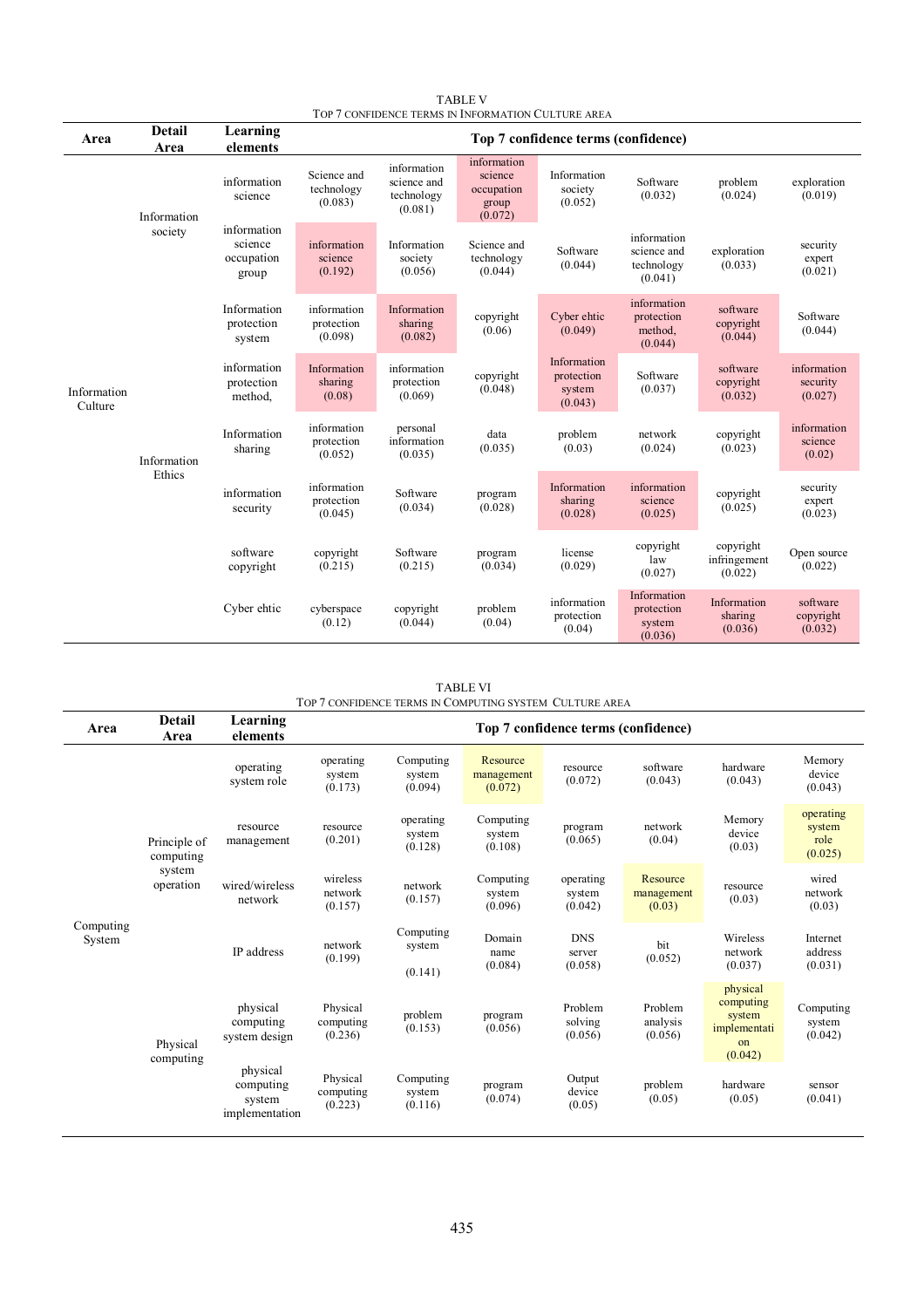# IV.CONCLUSION

Textbooks are the most easily accessible educational medium for students. The current study aimed to objectively analyze whether the contents of informatics textbooks in Korea reflected the learning contents suggested by the curriculum, and to explore the relationship between what terms were used to teach the learning contents. The conclusion and suggestions of the study are as follows.

First, consistency of expressions of the learning elements between textbooks is necessary. The 4 textbooks of the research subjects reflected all of the learning elements in terms of their contents and meanings. However, there were 14 learning elements that did not follow the form of terms suggested by the curriculum. The nationally standardized curriculum in Korea provides the same knowledge to all students. Differences in expressions of the learning elements, the core knowledge of textbooks, can pose a risk of confusion and misunderstanding to students. The textbooks need to avoid such a risk by using the the exact terms of the learning elements suggested in the curriculum at least once and then using different terms.

Second, terms for common theories including the learning elements in the same domain had higher confidence with the learning elements. When the four textbooks were collected and applied to the analysis by domain, the higher confidence terms tended to include the basic contents that were commonly explained, and the lower confidence terms included examples and details of each textbook to explain the learning elements.

Third, this study was able to extract terms used in the textbooks in a basis of part-of-speech compositions of the terms constituting indexes, verify them using wikiapi, and extract terms in compound word forms used in informatics textbooks. Due to the complex nature of Korean language composition, various propositions or affixes are not distinguished by spaces but transform into a form attached to words, which makes the accuracy of part-of-speech tagging not so great. However, this study made it possible to extract the terms regardless of the accuracy of part-of-speech tagging because the current study determined whether a word combination of the same composition as the corresponding composition existed in the text regardless of the accuracy of part-of-speech compositions. As the terms in the form of new compound words can be extracted when new definitions are uploaded on Wikipedia pages, the performance of term extraction will also increase with the number of pages.

This study has the significance of objectively analyzing textbooks by using natural language processing and text mining that takes into account the characteristics of Korean, which has a variety of word transformations. Utilizing indexes and part-of-speech compositions, the study automatically extracted the terms used in informatics textbooks. In this study, we used wikipedia to determine whether the extracted text is a term for computer science. However, wikipedia doesn't have many words in languages other than English[19]. As the Korean data on wikipedia increase over time, the term discrimination performance will naturally improve[20]. Overall method is applicable to other subjects or textbooks other than informatics, and has the generalability of automatically extracting general terms and analyzing them based on the learning elements. Also, there is still room for improvement in this method. The relationship was described based on the frequency of two words appearing at the same time. We need a way to show the relationship between words that are more performant.

#### ACKNOWLEDGMENT

This work was supported by the National Research Foundation of Korea (NRF) grant funded by the Korea government (MSIP) (No. 2020R1F1A1066518)

#### **REFERENCES**

- [1] Qadir, Junaid, et al, "Engineering Education, Moving into 2020s: Essential Competencies for Effective 21st Century Electrical & Computer Engineers," *2020 IEEE Frontiers in Education Conference (FIE)*, IEEE, pp. 1–9 October, 2020.
- [2] Ministry of Education, "Introduction to the elementary and secondary curriculum the 2015 revised curriculum overview", *Ministry of Education.*, Seoul, South Korea, REP. 2015-74, Sep. 2015.
- [3] Ministry of Education, "2015 Curriculum (Added) Direction of Core Competencies in the Age of Artificial Intelligence", *Ministry of Education.,* Seoul, South Korea, REP. 2020-248, Sep. 2020.
- [4] *2022 College Admission System Reform and High School Education Innovation Direction,* Ministry of Education., Seoul, South Korea, 2018.
- [5] Smith, J. M, "Presenting Basic CS Concepts: A Content Analysis of AP CSA Textbooks", *Koli Calling'20: Proceedings of the 20th Koli Calling International Conference on Computing Education Research,*  pp. 1–2, Novembe, 2020.
- [6] Kirk, D., Tempero, E., Luxton-Reilly, A., & Crow, T, "High School Teachers' Understanding of Code Style", Koli Calling'20: Proceedings of the 20th Koli Calling *International Conference on Computing Education Research*, pp. 1-10, November, 2020.
- [7] Jamee Kim, et al, "Inquiry trend analysis in the field of 'information society and information technology' in the middle school'information' subject.", *Journal of the Korean Industrial-Academic Technology Society,* vol. 12, no.7, pp. 3022-3029, July, 2011.
- [8] Choi Hyun-jong, "Analysis of the core concepts of the'Problem Solving and Programming' section of the 2015 revised middle school information textbook", *Journal of the Korean Digital Contents Society,* vol. 21, no. 1, pp. 63-70 , Jan, 2020, DOI. 10.9728. /dcs.2020.21.1.63
- [9] Sekiya, T., Matsuda, Y., & Yamaguchi, K, "Analysis of computer science related curriculum on LDA and Isomap". In *Proceedings of the fifteenth annual conference on Innovation and technology in computer science education,* June, 2010, pp. 48-52.
- [10] HoSung Woo, JaeHong Kim, JaMee Kim, WonGyu Lee, "Exploring the AI Topic Composition of K-12 Using NMF-based Topic Modeling", *International Journal on Advanced Science, Engineering and Information Technology , vol. 10, no. 4,* 2020, pp.1471-1476.
- [11] Jung, H., & Lee, B. G, "Research trends in text mining: Semantic network and main path analysis of selected journals", *Expert Systems with Applications,* vol. 162, December, 2020, DOI. 10.1016/j.eswa.2020.113851
- [12] Akimov, M., Loginova, E., & Musin, M, "A Graph-based Approach for Learner-tailored Teaching of Korean Grammar Constructions", In *2018 IEEE International Conference on Data Mining Workshops (ICDMW),* IEEE., November, 2018, pp. 349-354.
- [13] Lee, H., & Song, J, "Understanding recurrent neural network for texts using English-Korean corpora.", *Communications for Statistical Applications and Methods* , vol. 27, no. 3, 2020, pp.313-326
- [14] Jin, G., & Yu, Z, "A Korean named entity recognition method using bi-LSTM-CRF and masked self-attention", *Computer Speech & Language*, 65, 101134, 2021.
- [15] Macdonald, E., & Barbosa, D, "Neural Relation Extraction on Wikipedia Tables for Augmenting Knowledge Graphs.", In *Proceedings of the 29th ACM International Conference,* pp. 2133- 2136, October, 2020
- [16] Mirza, A., Nagori, M., & Kshirsagar, V. "Constructing Knowledge Graph by Extracting Correlations from Wikipedia Corpus for Optimizing Web Information Retrieval", In *2018 9th International Conference on Computing, Communication and Networking Technologies (ICCCNT),* IEEE., July, 2018, pp. 1-7.